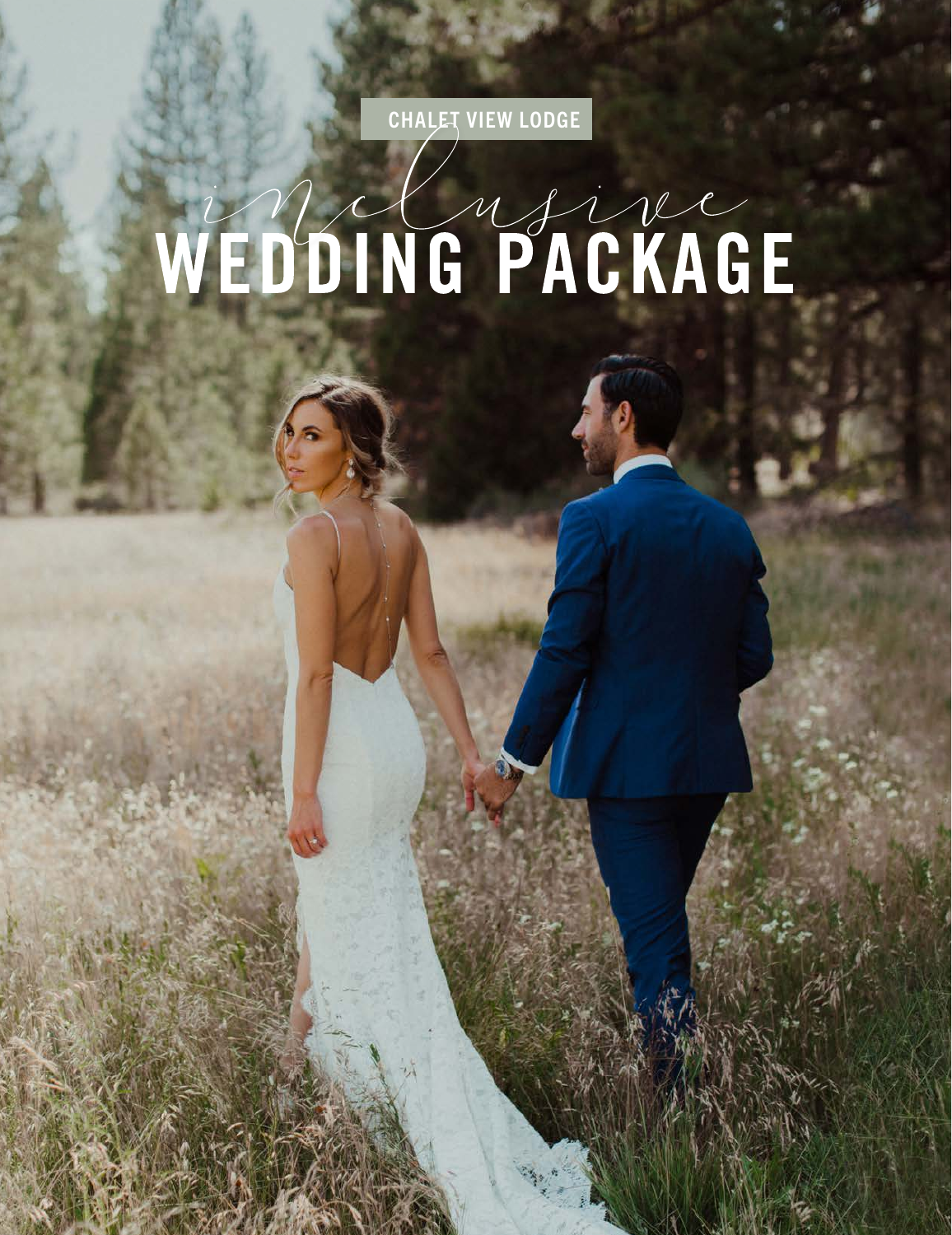





## INVESTMENT

| \$19,500 | <b>JUNE THROUGH SEPTEMBER*</b> |
|----------|--------------------------------|
| \$17,500 | <b>MAY &amp; OCTOBER*</b>      |
| \$12,500 | <b>APRIL &amp; NOVEMBER</b>    |

*Plus an additional \$98 per person (\*100 guest minimum applies)*

More than just a venue, a wedding at Chalet View Lodge includes complete planning and design services for all of our clients. We work closely with each couple to create incredibly thoughtful, meaningful celebrations.

We listen to your ideas, help you set priorities, and honor your budget. Our inclusive wedding package takes care of the essentials that any host needs to have a stunning destination wedding.

WHAT'S

## **EXCLUSIVE RESORT ACCESS**

Hold your ceremony on a sprawling lawn, take portraits by our fishing pond, or host a cocktail hour on the poolside terrace. Let your guests dance the night away on our nine-hole executive golf course. Intimate or epic, indoors or under the stars, with private and exclusive use of the entire resort, the choice is yours. This is your day, your vision, and this is the place that can make it a reality.

## *02* FULL-SERVICE WEDDING PLANNING

One of the most valuable components of our inclusive wedding package is our in-house planning service. We work closely with each couple to create incredibly thoughtful, meaningful celebrations. Our team will be there to guide you through the planning process and then oversee the wedding day from setup to teardown.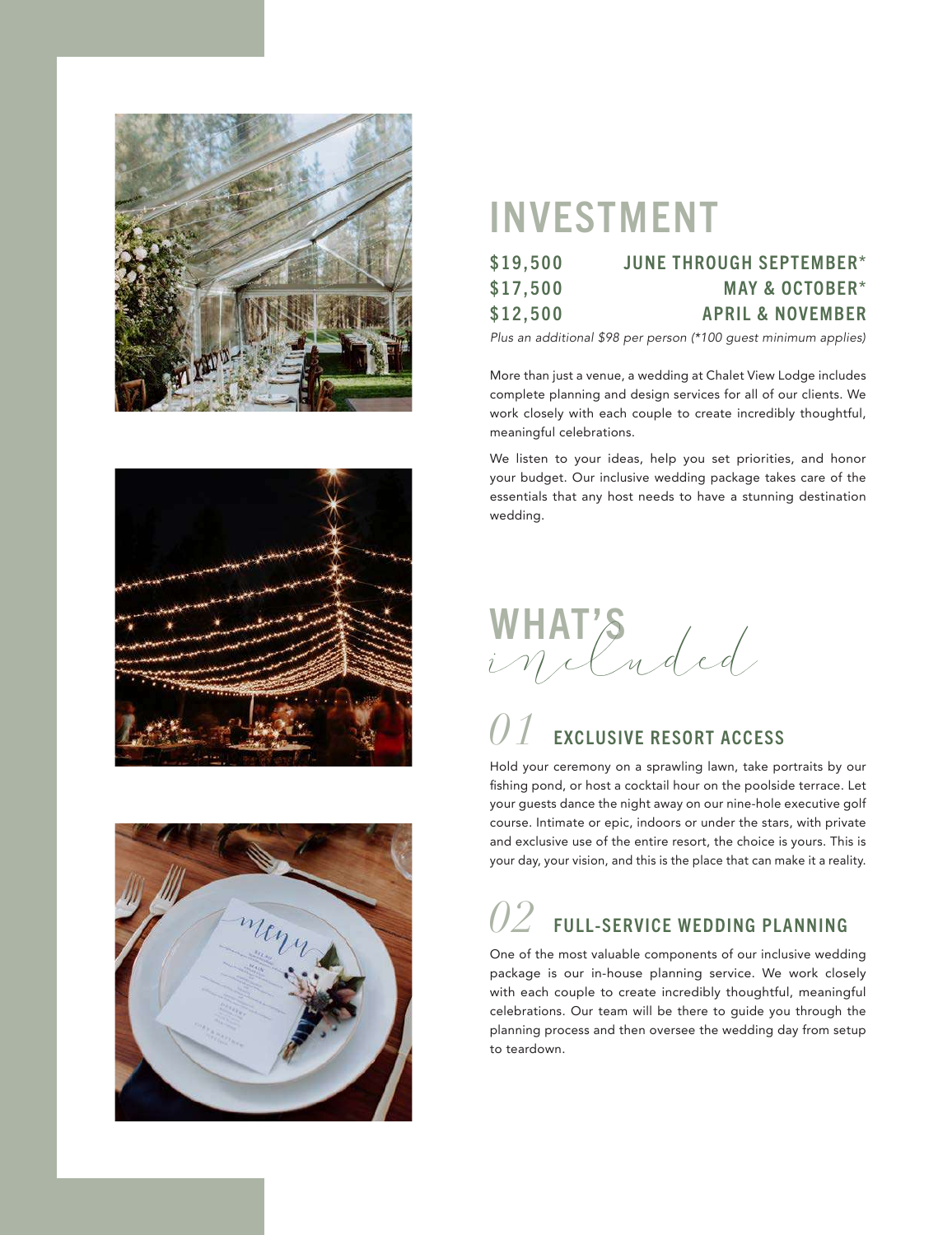## *03* PREMIUM TABLE SETTINGS

Understated elegance with a touch of glamour. The subtle asymmetrical shape of our organic shaped dinnerware gets rimmed in gold, perfect for your special day. Our premium table setting collection includes: five-piece flatware set, salad plate, dinner plate, dessert plate, water glass, and wine glass.

## $04$  wooden cross-back chairs

Create a charming and inviting ambience at your wedding with this stylish chair. The designer cross-back adds a modern, yet classic appeal to conform to different settings. This durable chair is made of solid wood material. Chairs are lightweight and easily stack for storing.

## $05$  dance Floor

Up to 24 feet by 24 feet, our all-weather dance floor combines excellent quality and a neutral appearance – perfect for your special day.

## $\mathscr{06}\,$  rustic farm tables & cocktail tables

Our gorgeous rustic farm tables (8 feet long by 4 feet wide), are constructed from reclaimed wood and stained in dark walnut. Each table seats 10 comfortably. Matching cocktail tables are 30 inches by 30 inches and 42 inches tall.

## $\emph{O}7\thinspace$  CEREMONY ARCH

Take your ceremony to new heights and frame the moment you become newlyweds with our wooden ceremony arch. A blank canvas, our arch is ready to be decorated to reflect the mood of your special day.

## *08* PADDED CEREMONY CHAIRS

Our stylish ceremony chairs include a padded vinyl seat. This chair is painted white and is a favorite for its comfortable feel and conveniently portable design.





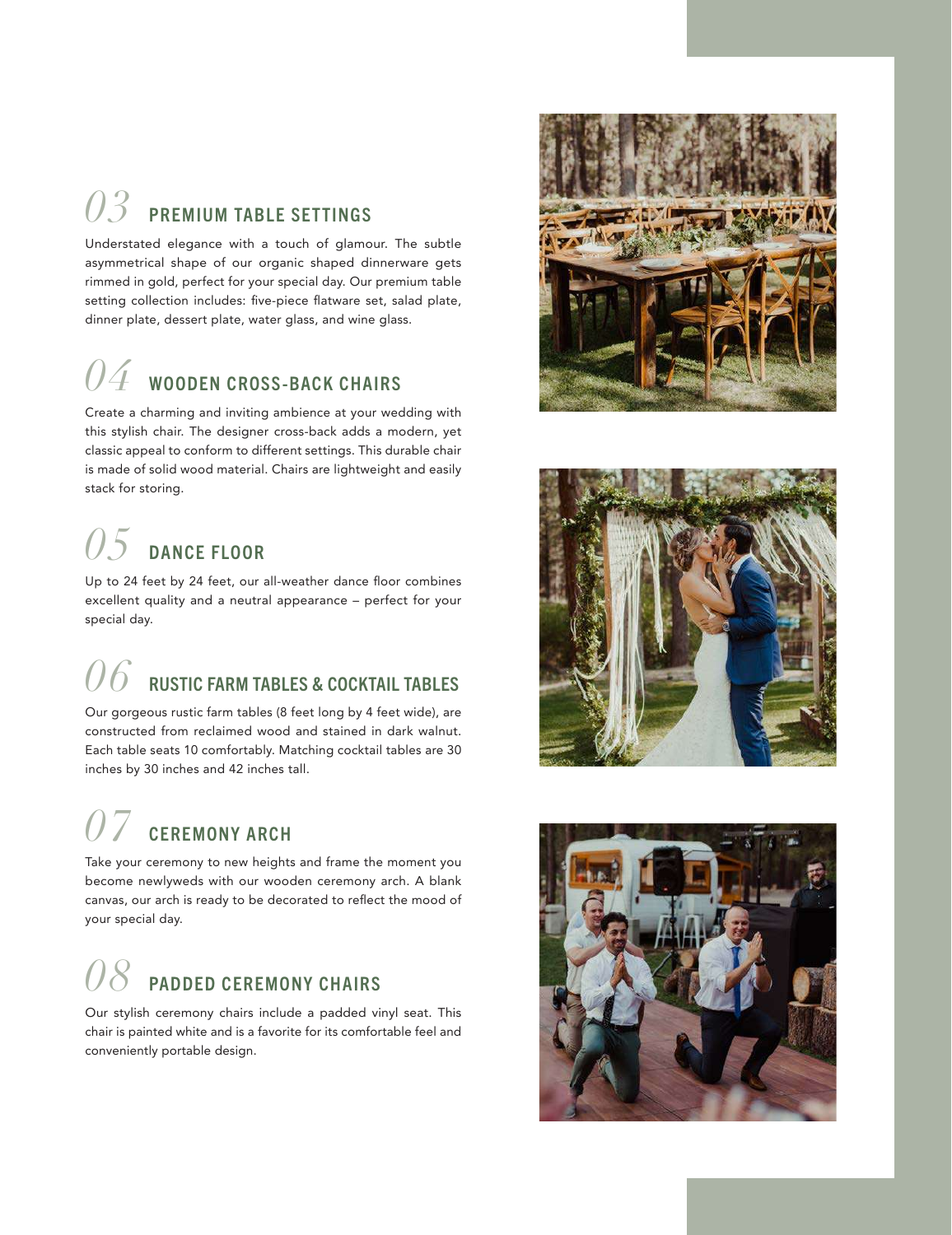





## $O9\,$  custom lighting design

Lighting is the vehicle by which romance is properly delivered. From simple wall lighting to elaborate outdoor designs, every event requires carefully planned and skillfully executed lighting designs that create an unforgettable atmosphere of romance. We're honored to create this experience for you. (Up to 1,000 feet of market lights and 1,000 feet of twinkle lights included.)

## *10* 40' BY 80' CLEAR-TOP TENT

Our clear-top tent is an incredible way to shelter guests from the elements while allowing the viewing pleasure of the natural surroundings to still be a focal point of the event. The clear-top tent allows natural light and an open space feeling during the day and a starry night feeling in the evening.

## *11* COMPLETE BOSE® DJ KIT

Bose® L1 Model 2 system, Shure® wireless microphone, (2) DJ GIGBARS®, and DJ booth.

## $12\,$  dessert bar or beverage bar

Made of reclaimed wood and rusted metal, our dessert bar perfectly complements our rustic farm tables and cross-back chairs.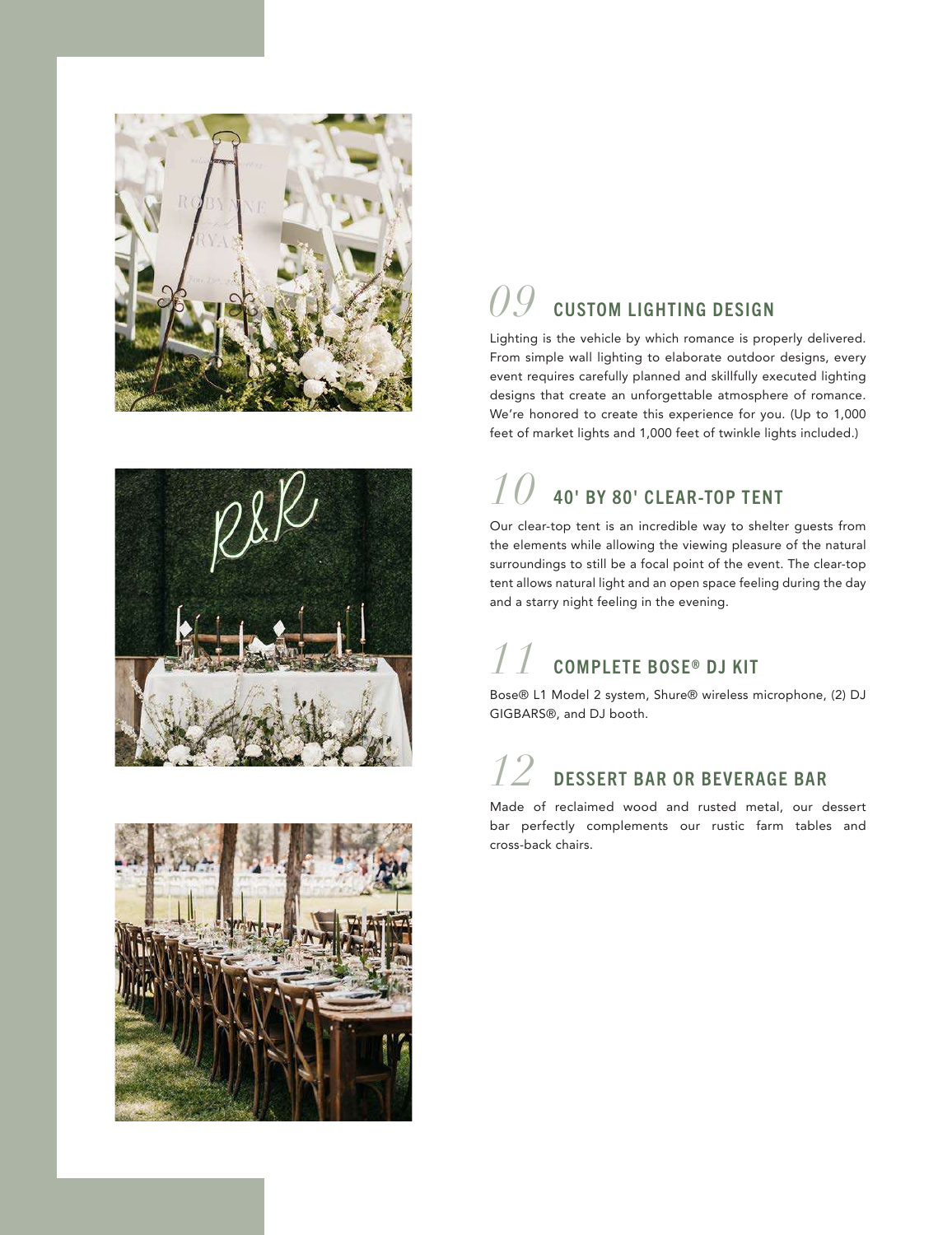## *13* BUDGET TEMPLATE

The budget is one of the more stressful things a couple can talk about when they are planning their wedding. Most couples have no idea how much vendors cost or what they should be spending where. We not only make those conversations a lot easier, but our interactive template allows you to create your budget, track spending, and never forget a payment.

#### **BUDGET GUIDE**

essenopod tina guraesine ta nelp you better unaerstand paramale casts you can<br>ling on your aim, provides, same aspects of your wedding will be allatted must<br>ry-tale wedding, perhaps decar is high on your list, so you might expect. This is a good starting point; I<br>more funding than others. If you are na a faire.

|                                              | <b>ESTIMATE</b> | <b>ACTUAL</b>            | DIFFERENCE | PAID | DUE |
|----------------------------------------------|-----------------|--------------------------|------------|------|-----|
| Food & Boverage                              |                 |                          |            |      |     |
| Reception Dinner, Cake & Late<br>Night Snock | \$14,000        | $\overline{\phantom{a}}$ | ۰          | ope  | ð.  |
| Liquor, Beer, Wine & Bubbly                  | \$1,500         |                          |            |      |     |
| Bar Service                                  | \$3,500         | ×                        | w.         | ÷    | ÷   |
|                                              | \$21,000        | a                        | s          | S    | s   |
| Florals & Beauty                             |                 |                          |            |      |     |
| Florals                                      | \$4,000         | g                        | ÷          | í.   | Ġ.  |
| Hair and Makeup                              | \$2,000         | ÷                        | 90         | ٠    | ¥.  |
| Specialty Rentals & Decor                    | \$12,500        |                          |            |      |     |
|                                              | \$18,500<br>--- | s                        | ź.         | 52   | V   |
| Photography & Videography                    |                 |                          |            |      |     |
| Photography                                  | \$5,000         |                          |            |      |     |
| Videography                                  | \$5,000         |                          |            |      |     |

### **DIGITAL DESIGN STUDIO**

This is everyone's favorite part. This is like Pinterest, on steroids. We create "boards" for every aesthetic element of your day. You can add pictures by dragging and dropping them right onto the boards. In addition, you can build custom color palettes for anything you want, from bridesmaids dresses to the colors you want for the stationery. The program magically finds all the main colors of every single image uploaded and gives you a beautiful color palette, which can be saved anywhere. Our digital design studio is the solution to messy secret Pinterest boards.



## **SIMPLE SEATING PLANS**

Truly the easiest seating plan we've ever seen. Once you upload your contacts into our database, it allows you to literally drag and drop your guests' names to their seats with one click. No need to have a wall of stickies or big spreadsheets with confusing color codes: Keep it simple, my friends. You can add and remove any tables you need to, add or subtract chairs with one click, shuffle people around by dragging and dropping, and easily identify children or anyone with dietary restrictions and different meal selections.

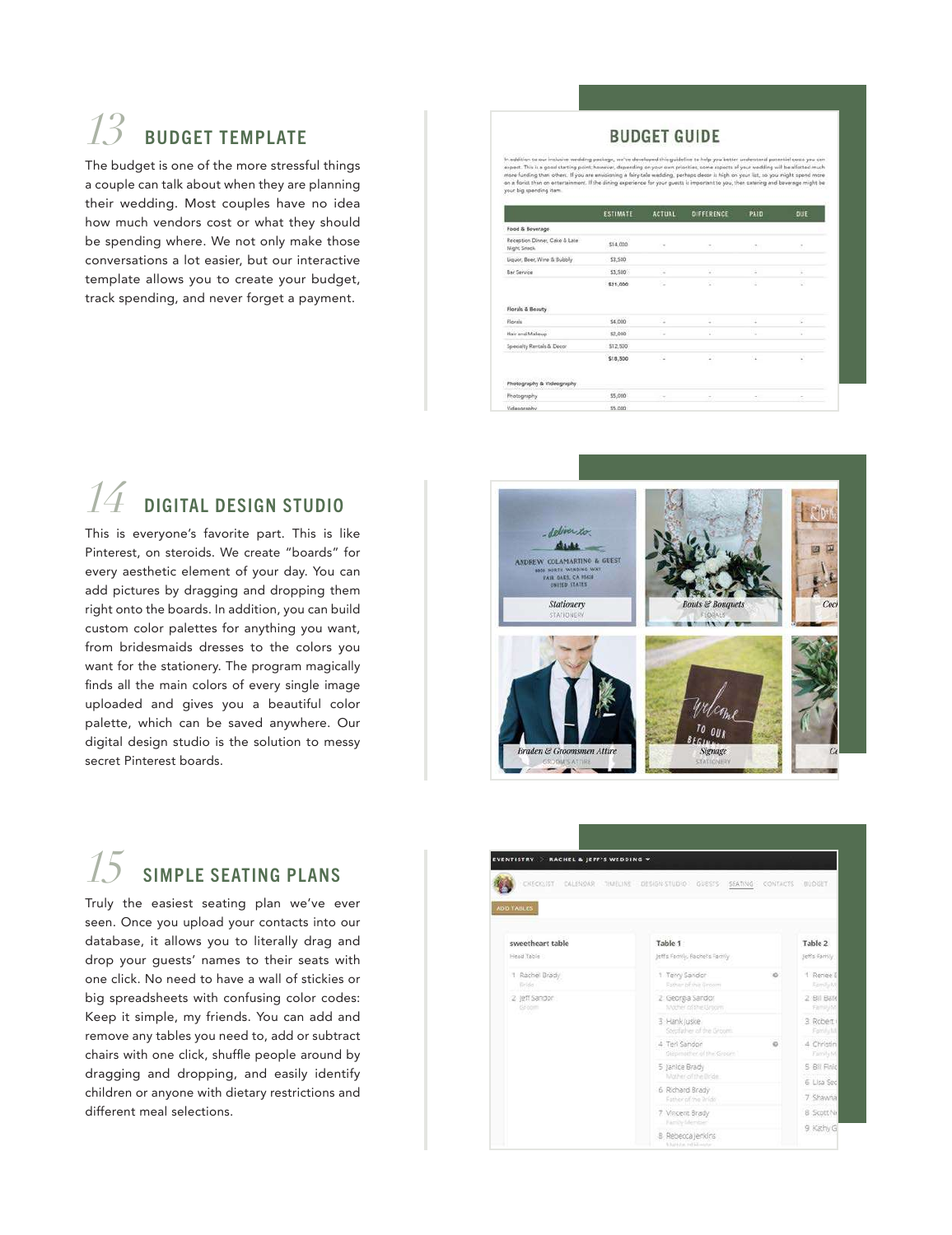## *GUEST MANAGEMENT APP*

We've seen every guest list imaginable, from the handwritten to the Excel spreadsheets every couple inevitably starts. Ours is the most elegant, simplistic, and sophisticated version. We can either import yours into ours magically, or, if you haven't started your list yet, you can start with our program. It tracks everything from names, families, children, meal selections, dietary restrictions, addresses, and of course, RSVP responses.



| $\sim$ |  |
|--------|--|
|        |  |
|        |  |
|        |  |

#### COMPREHENSIVE **CHECKLIST**

This includes everything you need to do leading up to your special day. Not only is it broken down by task, but we also break it down by date so we know what time frames we should be working within. You'll even get email reminders and in-app notifications, too. We review the checklist with you every time we speak.

## AND THESE TOO...



#### MONTHLY CHECK-INS & GOAL SETTING

We will ensure that you are on track with your planning. We'll be there to answer questions and assist in the fine-tuning of details, to ensure you have peace of mind leading up to your big day. Your wedding day is one of life's sweetest moments, and we'll be there to make sure yours is pure bliss.

## *20*

#### VENDOR SOURCING

We recommend and secure your dream team of vendors who complement your style, personality, and budget. Our focus is to create a cohesive team of vendors and ensure that the look and experience is exactly as you envisioned. From stationers to childcare, we have you covered.



#### DAY-OF MANAGEMENT

Supervision and direction of ceremony and reception setup and cleanup.



### WEDDING DAY TIMELINES

There are, on average, 45 to 65 events that transpire between the rehearsal and wedding day alone that need to be timed perfectly in order for the event to go off without a hitch. Wedding day timelines are the most important part of our job. They ensure that your team of vendors knows what they need to do and when throughout the day, what your wedding party's movements are throughout the day, key times for photo opportunities (like sunset portraits), the order of speeches, song cues, processional and recessional orders for the ceremony, and SO. MUCH. MORE.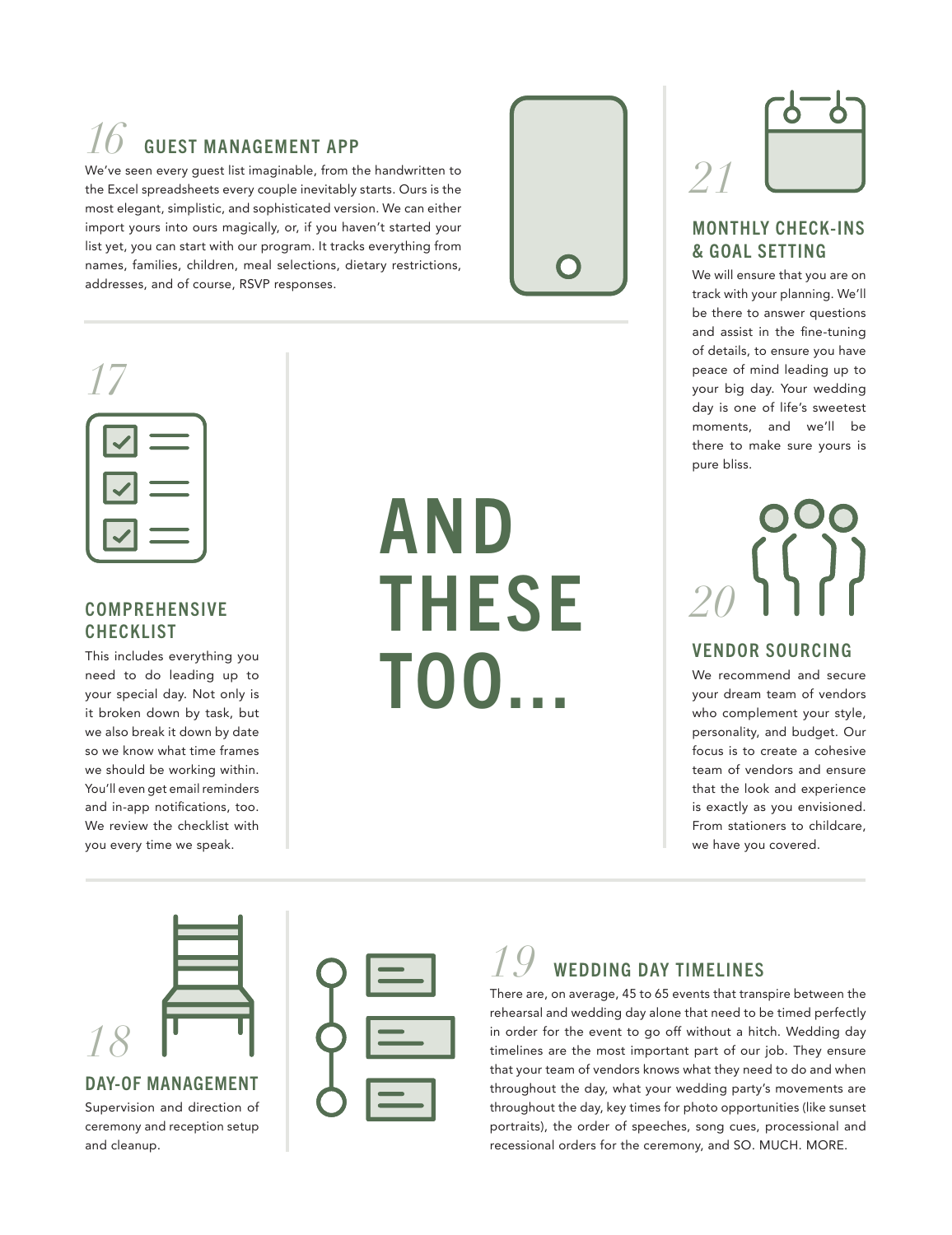## BUDGET GUIDE

In addition to our inclusive wedding package, we've developed this guideline to help you better understand potential costs you can expect. This is a good starting point; however, depending on your own priorities, some aspects of your wedding will be allotted much more funding than others. If you are envisioning a fairy-tale wedding, perhaps decor is high on your list, so you might spend more on a florist than on entertainment. If the dining experience for your guests is important to you, then catering and beverage might be your big spending item.

|                                              | <b>ESTIMATE</b> | <b>ACTUAL</b>            | <b>DIFFERENCE</b>        | <b>PAID</b>    | <b>DUE</b>               |
|----------------------------------------------|-----------------|--------------------------|--------------------------|----------------|--------------------------|
| Food & Beverage                              |                 |                          |                          |                |                          |
| Reception Dinner, Cake & Late<br>Night Snack | \$14,000        |                          |                          |                |                          |
| Liquor, Beer, Wine & Bubbly                  | \$3,500         |                          |                          |                |                          |
| <b>Bar Service</b>                           | \$4,500         | ä,                       | $\sim$                   | ä,             | $\overline{\phantom{a}}$ |
|                                              | \$22,000        |                          |                          |                |                          |
|                                              |                 |                          |                          |                |                          |
| Florals & Beauty                             |                 |                          |                          |                |                          |
| Florals                                      | \$4,000         |                          |                          | ä,             | ä,                       |
| Hair and Makeup                              | \$2,000         |                          |                          |                | $\overline{\phantom{m}}$ |
| <b>Specialty Rentals &amp; Decor</b>         | \$12,500        |                          |                          |                |                          |
|                                              | \$18,500        |                          |                          |                |                          |
|                                              |                 |                          |                          |                |                          |
| Photography & Videography                    |                 |                          |                          |                |                          |
| Photography                                  | \$5,000         | $\blacksquare$           | $\blacksquare$           | $\blacksquare$ | $\overline{\phantom{a}}$ |
| Videography                                  | \$5,000         |                          |                          |                |                          |
|                                              | \$10,000        |                          |                          |                |                          |
|                                              |                 |                          |                          |                |                          |
| Entertainment                                |                 |                          |                          |                |                          |
| DJ                                           | \$2,500         | $\overline{\phantom{a}}$ | $\overline{\phantom{a}}$ | ÷,             | $\overline{\phantom{a}}$ |
|                                              | \$2,500         | ÷                        |                          | ÷              | $\overline{\phantom{0}}$ |
|                                              |                 |                          |                          |                |                          |
| Rehearsal Dinner/Welcome Party               |                 |                          |                          |                |                          |
| Welcome Dinner                               | \$6,000         |                          |                          | ÷,             | $\overline{\phantom{a}}$ |
|                                              | \$6,000         |                          |                          |                |                          |
|                                              |                 |                          |                          |                |                          |
|                                              | \$59,000        |                          |                          |                |                          |